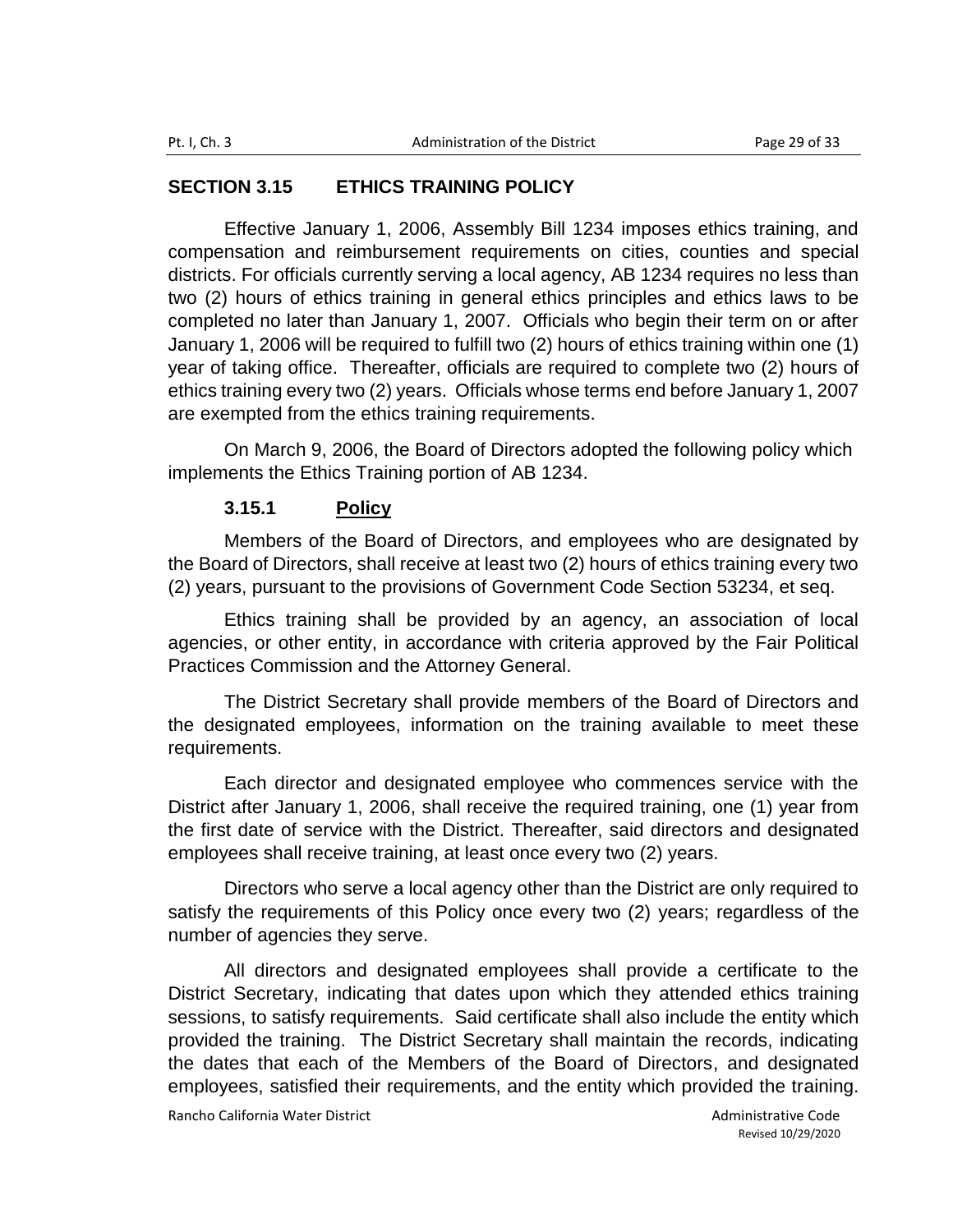These records shall be maintained for at least five (5) years after the training, and are subject to disclosure under the Public Records Act.

The employees who are designated by the Board to receive ethics training in accordance with this Policy are the employees holding the following positions:

Accounting Manager Administrative Assistant, Senior-Board Administration Administrative Assistant, Senior-Engineering Administrative Assistant, Senior-Finance Administrative Services Supervisor Assistant General Manager–Chief Financial Officer/Treasurer Assistant General Manager–Engineering & Operations Associate Engineer Budget Debt Administrator Conservation and Water Budget Analyst Construction Contracts Manager Cross Connection Control Technician – II/Specialist Customer & Support Services Manager Datacenter Operations Supervisor Director of Administration Director of Human Resources District Secretary Electrical Services Supervisor Engineering Manager–CIP & Development Engineering Services Supervisor ERP Business Analyst Field Services Manager Field Services Supervisor–Construction Field Services Supervisor–Facilities Fleet Services Supervisor General Manager GIS Coordinator Governmental Affairs Manager Human Resources Analyst Management Analyst Operations Analyst Operations & Maintenance Planner/Scheduler Operations Systems Administrator Principal Engineer Procurement & Contracts Administrator Public Information Officer Purchasing Agent (ALL)

Rancho California Water District **Administrative Code Administrative Code**